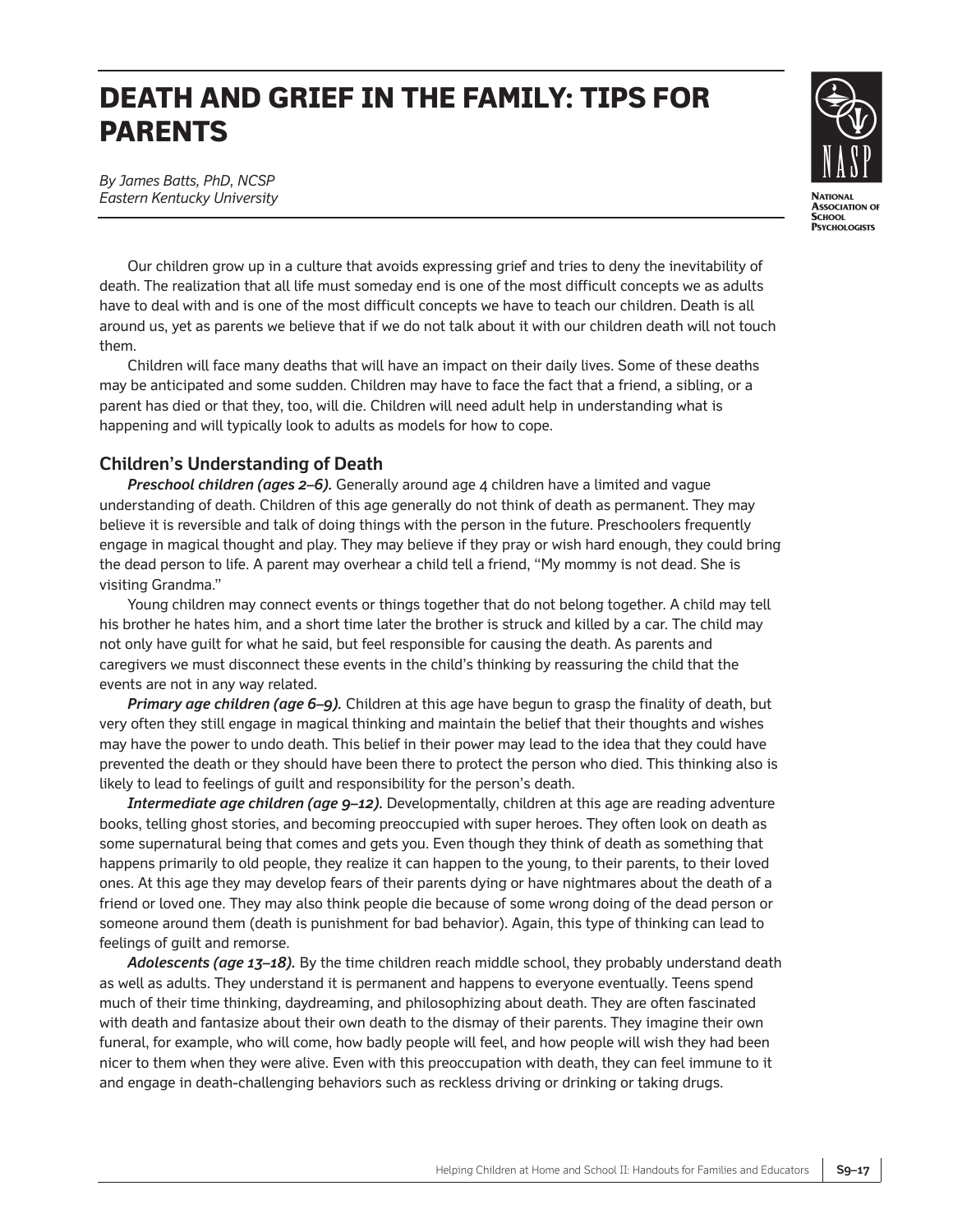# **How to Tell a Child of a Death**

Every family has to deal with death in its own way depending on the relationship of the individual, cultural traditions, religious beliefs, and the age and developmental level of the child. The following suggestions can guide parents in this difficult task:

- Get to your child quickly, before friends or other relatives try to explain what happened.
- Find a quiet place to tell your child, and do it calmly and gently.
- Start with an introduction to prepare your child for the bad news. Maybe say, "A very sad thing happened. Grandpa has died." If your child is a preschooler, you may need to explain what the word "died" means. "Died" may be defined as "no longer living." Talk to your child about what it means to be alive. "When you're alive you can breathe, walk, talk, see, hear. Grandpa cannot do these things any more."
- Use clear language, such as "dead," "died," "cancer," or "Her heart stopped working." Avoid using confusing and unclear language such as "passed on," "no longer with us," "with the angels," or "gone away." And especially avoid any references to sleeping. Young children will naturally assume that their loved one will eventually wake up.
- Explain the basic facts and allow the details to come later in the form of questions. Allow your child to show strong emotions and say, "Some people cry when they are upset and other people don't show their emotions when they're upset. It does not mean they don't love the person who died."
- Describe what will happen over the next few days and where your child fits into the events. Describe the funeral arrangements, burial, and related customs specific to your family's culture and religion, where you will be, where they will be, and who will be visiting or staying in the house.
- Provide reassurance that life will eventually be more normal again. Explain to your child that he or she will return to school in a few days, that he or she will be able to see friends again. The family will go back to its usual activities as much as possible but without the loved one. Helping children maintain a positive outlook, even in times of pain, will help ensure a health recovery from grief. (For some good tips on building resilience in children, see the American Psychological Association guide in the "Resources" below.)

# **Children's Reactions to Death**

Childhood grief is different from the grief experienced by adults. Adult grief is usually experienced more immediately, more intensely, and often times more compactly. You may observe some of the following in grieving children:

- They are more capable of putting aside their grief for periods of time. You may see them engage in play a short time after being told about a death as if nothing has happened.
- They tend to grieve over a longer period of time and more sporadically.
- They often will become more dependent and need additional support even with initiating and maintaining routine activities.
- They can have feelings of unreality, as if all this is happening to someone else.
- They may describe themselves as tired and bored and will experience sleep disturbances.
- They may be preoccupied with the dead person; simple events like a Little League game will trigger a memory or feeling of "I wish Grandpa could have been here for my game."
- They may have a difficult time focusing, may become overactive, and have difficulty with school work.
- They may become aggressive, short tempered, and even engage in uncharacteristic destructive behavior.
- They may revert back to a behavior during an earlier developmental period, such as wetting the bed, sucking a thumb, wanting the nightlight on, or sleeping with a transitional object such as a teddy bear. Regression is a common symptom of grief.

# **Helping Children Cope With Death**

- Funerals and memorial services help us accept death and provide the love and support of families and friends. These services may be more important for children than they are for adults. In an inviting way, ask your child if he or she wants to attend the funeral. Do not force your child to attend the funeral if he or she is adamant about not going.
- Talk, listen, and nurture your child. Children can have endless questions and need for reassurance. Be patient and understanding when asked the same questions over and over. Don't be afraid to say, "I don't know." Remember that your child will watch your reactions and use your reactions as a model.
- Try to keep your child's routine as normal as possible or at least return to the normal routine as soon as events allow.
- Children need help in expressing their feelings. Encourage your child to draw pictures for the dead